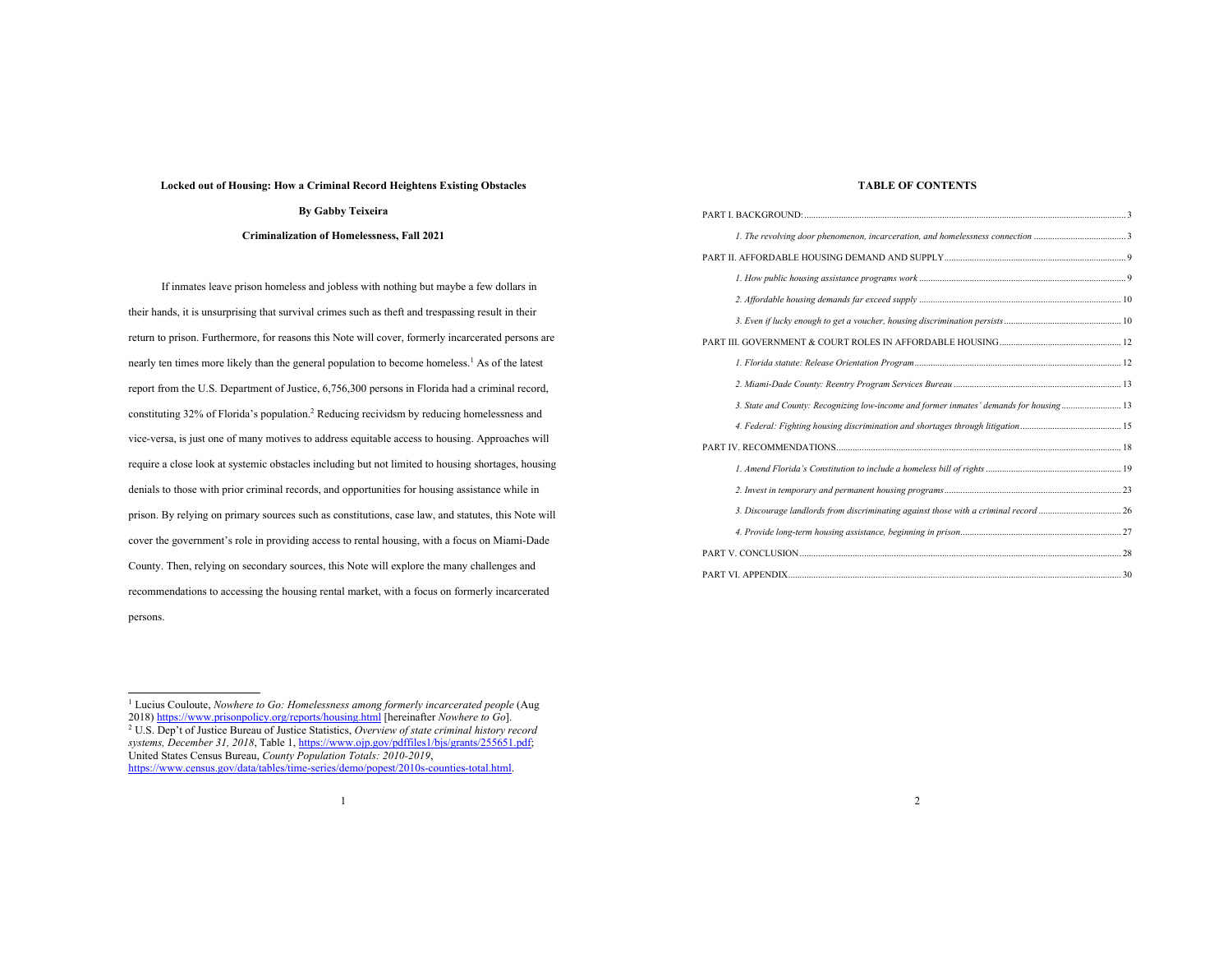# PART I. BACKGROUND:

*1. The revolving door phenomenon, incarceration, and homelessness connection*

Homelessness can be blamed as both a cause and result of one's criminal record. Returning to prison after released defines the revolving door phenomenon which further contributes to homelessness.3 As of 2017, nearly one out of every four released inmates in Florida returned to prison because of a new conviction or for a parole violation. <sup>4</sup> A report released earlier this year compared incarceration rates across states in the U.S. with all countries whose populations exceeded  $500,000$ .<sup>5</sup> Florida ranked in thirteenth place.<sup>6</sup> In Miami-Dade, as of August 2021, 3,355 individuals were homeless. <sup>7</sup> Greater Miami, made up of three counties including Miami-Dade, represents the seventh least-affordable large metro in the world characterized by a surplus of luxurious housing but insufficient affordable housing.8 Greater Miami's housing unaffordability applies to both ownership and rent where Miami ranks next to cities such as Washington D.C., despite the latter's significantly higher median income.9 Unless financially supported by others, entering the rental housing market poses a challenge for those

 Florida Department of Corrections, *Florida Prison Recidivism Report: Releases from 2008 to*  7 (July 2021) http://www.dc.state.fl.us/pub/recidivism/RecidivismReport2021.pdf. Emily Widra et al., *States of Incarceration: The Global Context 2021* (Sept. 2021) https://www.prisonpolicy.org/global/2021.html.

<sup>7</sup> Karli Barnett, *Pandemic Bright Spot: Miami-Dade's Homeless Population Declined* (Sept. 2021) https://miami.cbslocal.com/2021/09/20/miami-homeless-population-decline/. <sup>8</sup> Miami Urban Future Initiative, *Miami's Housing Affordability Crisis*, 5 (2019)

https://digitalcommons.fiu.edu/mufi-reports/6/ (Metropolitans defined as having more than 5 million people). <sup>9</sup> *Id*.

with a criminal record, especially after serving many years in prison. Given the correlation between incarceration and homelessness discussed above, it does not appear that friends and family function as a reliable support system. Furthermore, friends and family who offer to house a former inmate risk an eviction for violating their lease agreements which usually prohibit "unauthorized occupants."10 In another recent study of current inmates across the country, access to affordable housing was one of the most popular responses when asked, "What services or programs would have helped to keep you from committing the crime(s) that led to your incarceration?"<sup>11</sup> Thus, stable housing plays a crucial role in reducing recividsm.<sup>12</sup>

Low-level offenses disguised as means to criminalize the homeless can be partly to blame for high recidivism and incarceration rates.<sup>13</sup> When formerly incarcerated persons are released back into society, but without adequate options for shelter, they may need to sleep in public areas such as in parks after hours. This life-sustaining activity is paradoxically also labeled as a misdemeanor in many cities, thereby provoking engagement with law enforcement officers.<sup>14</sup> The extent in which officers in the City of Miami may arrest violators, however, is limited by Miami Police Departmental Order 11. <sup>15</sup> This protocol, *inter alia*, provides that activities such as

<sup>&</sup>lt;sup>3</sup> *Nowhere to Go*, supra note 1. The latest study found inquiring into the percentage of the homelessness population who had been formerly incarcerated was in 2008 where for every 10,000 homeless persons, 279 had been incarcerated more than once, 141 incarcerated only once, and 21 represented the general population. A similar study limited to Miami-Dade County was not found.

 $6H$ 

<sup>10</sup> The Housing Center, *A Never-Ending Sentence: The Impact Of Criminal Conviction In Project-Based Section 8 Housing Tenant Selection Plans In Cuyahoga County* 7 (Jan. 2020) https://www.thehousingcenter.org/wp-content/uploads/2019/12/A-Never-Ending-Sentence- $2020$  pdf

<sup>&</sup>lt;sup>11</sup> Nicole Lewis, *What Could Have Kept Me Out of Prison* (Oct. 2020)

https://www.themarshallproject.org/2020/10/27/what-could-have-kept-me-out-of-priso <sup>12</sup> Kimberly Burrowes, *Can Housing Interventions Reduce Incarceration and Recidivism?* (Feb. 2019). https://housingmatters.urban.org/articles/can-housing-interventions-reduce-incarcerationand-recidivism [hereinafter Burrowes].

<sup>13</sup> National Law Center on Homelessness and Poverty, *Housing Not Handcuffs: Ending the Criminalization of Homelessness in U.S. Cities* 51 (2019) https://homelesslaw.org/wpcontent/uploads/2019/12/HOUSING-NOT-HANDCUFFS-2019-FINAL.pdf [hereinafter] *Housing Not Handcuffs*].

<sup>14</sup> *See, e.g.*, *id.* at 41.

<sup>&</sup>lt;sup>15</sup> MIA. POLICE DEP'T, DEPARTMENTAL ORDS. 564-68, Chapter 10 (Feb. 27, 2018),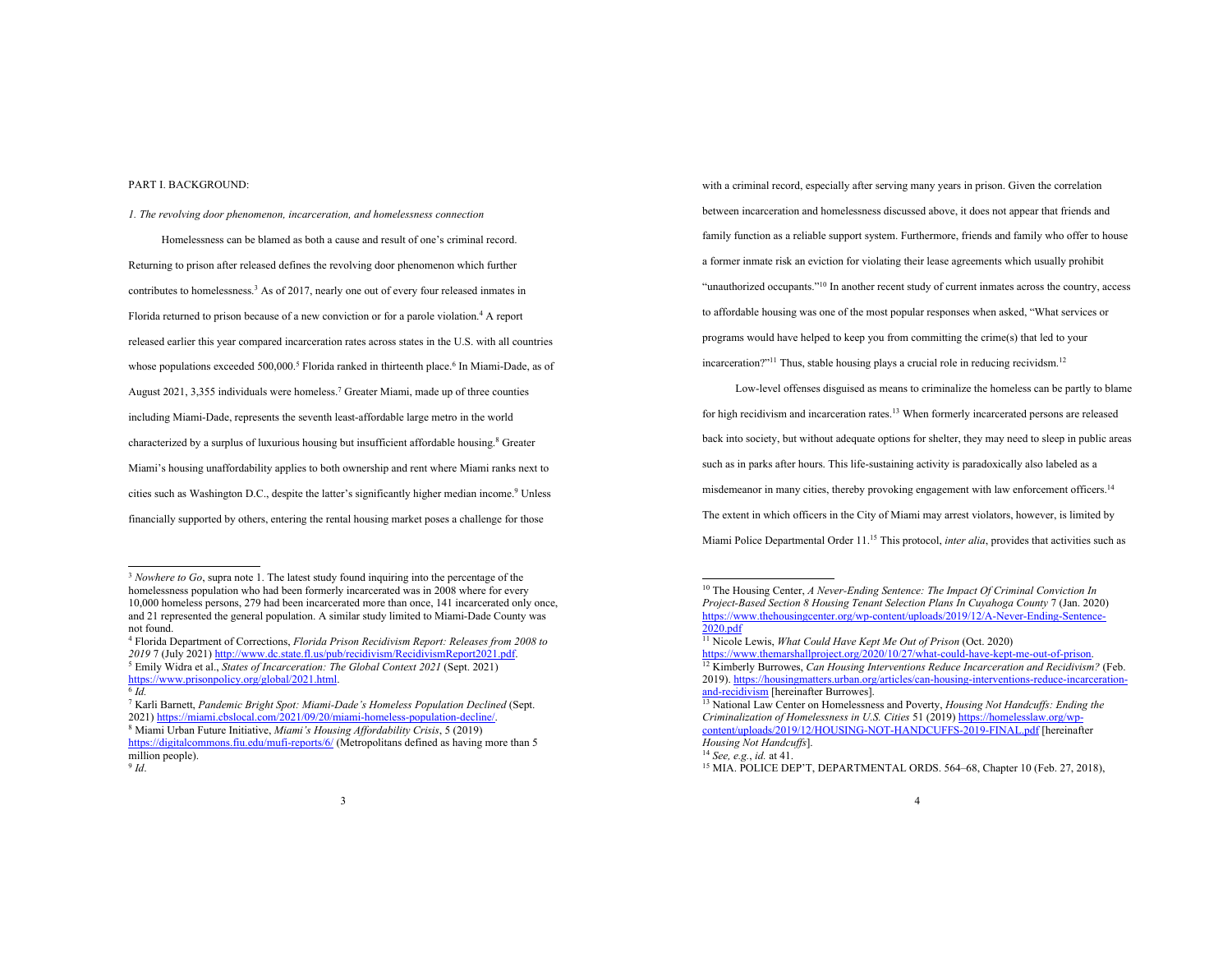sleeping in parks, living in vehicles, loitering in restrooms, shall only result in arrests if a homeless person refuses shelter when space is available.<sup>16</sup> However, other activities such as eating, congregating, or walking in public are "non-life sustaining conduct misdemeanors" and may warrant detainment or arrest by an officer who deems so appropriate.<sup>17</sup>

Even without an arrest, a homeless person may still eventually disqualify from housing or even get funneled "back through the revolving door of the criminal justice system."18 For example, any violation may lead to a civil penalty in the form of fines and if such fines are unpaid for, a driver's license suspension may result. <sup>19</sup> If not serious enough that losing a driver's license could prevent someone from going to work, and thereby losing his job, an unpaid, and uncontested fine may "open the door" for criminal liability.20 A violation for an activity related to homelessness makes it nearly impossible for the recipient to become aware of any court notice if he does not have a home address in which to send those notices.<sup>21</sup> An absence at a mandatory court hearing may result in an arrest warrant, thereby disqualifying one from subsidized housing.<sup>22</sup> Policies criminalizing acts such as public urination overlook how housing and shelter options could prevent "criminals" from relying on public spaces to meet such basic, human needs. Furthermore, these policies criminalizing homelessness activities "contribute directly to

https://www.miami-police.org/DeptOrders/MPD\_Departmental\_Orders.pdf (resulting from the evolution of *Pottinger v. City of Miami*, including but not limited to the consent decree (810 F. Supp. 1551 (S.D. Fla. 1992)[hereinafter *Pottinger*]; and Order Granting Joint Motion to Approve Settlement (No. 88-cv-2406 (S.D. Fla. Mar. 10, 2014).

<sup>16</sup> *Pottinger v. City of Miami,* No. 88-cv-2406, at \*3-4 (S.D. Fla. Mar. 10, 2014).

<sup>22</sup> *Id.*

racial inequity in the criminal justice system" where since 1980, enforcement of misdemeanors have disproportionately affected certain racial groups across the nation.<sup>23</sup>

Criminalizing life-sustaining activities and incarceration in general, also overlook the implications on employment. Those who wish to pursue their due process rights may miss hours of work by having to attend multiple court hearings. <sup>24</sup> Just as with losing a driver's license, missed work will likely result in termination. Unemployed and with a criminal record, such an individual now faces a serious obstacle to get re-employed given the practice of background checks to filter out applicants.<sup>25</sup> Residents attempting to successfully re-enter into society struggle to find employment which makes relying on federally subsidized apartments or vouchers unavoidable for many. At the national level, laws such as is found in Florida incentivize employers to do background checks to ground an employer's potential defense as non-negligent from an employee's intentional tort. 26

Understanding the impact of incarceration and homelessness on people of color is necessary for certain affordable-housing claims, which this Note will later discuss in-depth. At the national level, formerly incarcerated Black men experience higher rates of unsheltered homelessness than White or Hispanic men.<sup>27</sup> Similarly, both formerly incarcerated Black and Hispanic women experience higher rates of unsheltered homelessness than Whites.<sup>28</sup> Single male Blacks, Hispanics, and Native Americans constitute the major groups experiencing homelessness

<sup>27</sup> *Nowhere to Go*, supra note 1; *see* table 2.

<sup>28</sup> *Id.*

 $17$  *Id.* at  $*6$ .

<sup>18</sup> *Nowhere to Go*, supra note 1.

<sup>19</sup> *Housing Not Handcuffs*, supra note 13 at 50.

<sup>20</sup> *Id.*

<sup>21</sup> *Id.* at 52.

*<sup>23</sup> Id.* at 51*.*

<sup>24</sup> *Id.* at 64. 25 *Id.*

<sup>26</sup> Fla. Stat. §768.096

http://www.leg.state.fl.us/Statutes/index.cfm?App\_mode=Display\_Statute&URL=0700-0799/0768/Sections/0768.096.html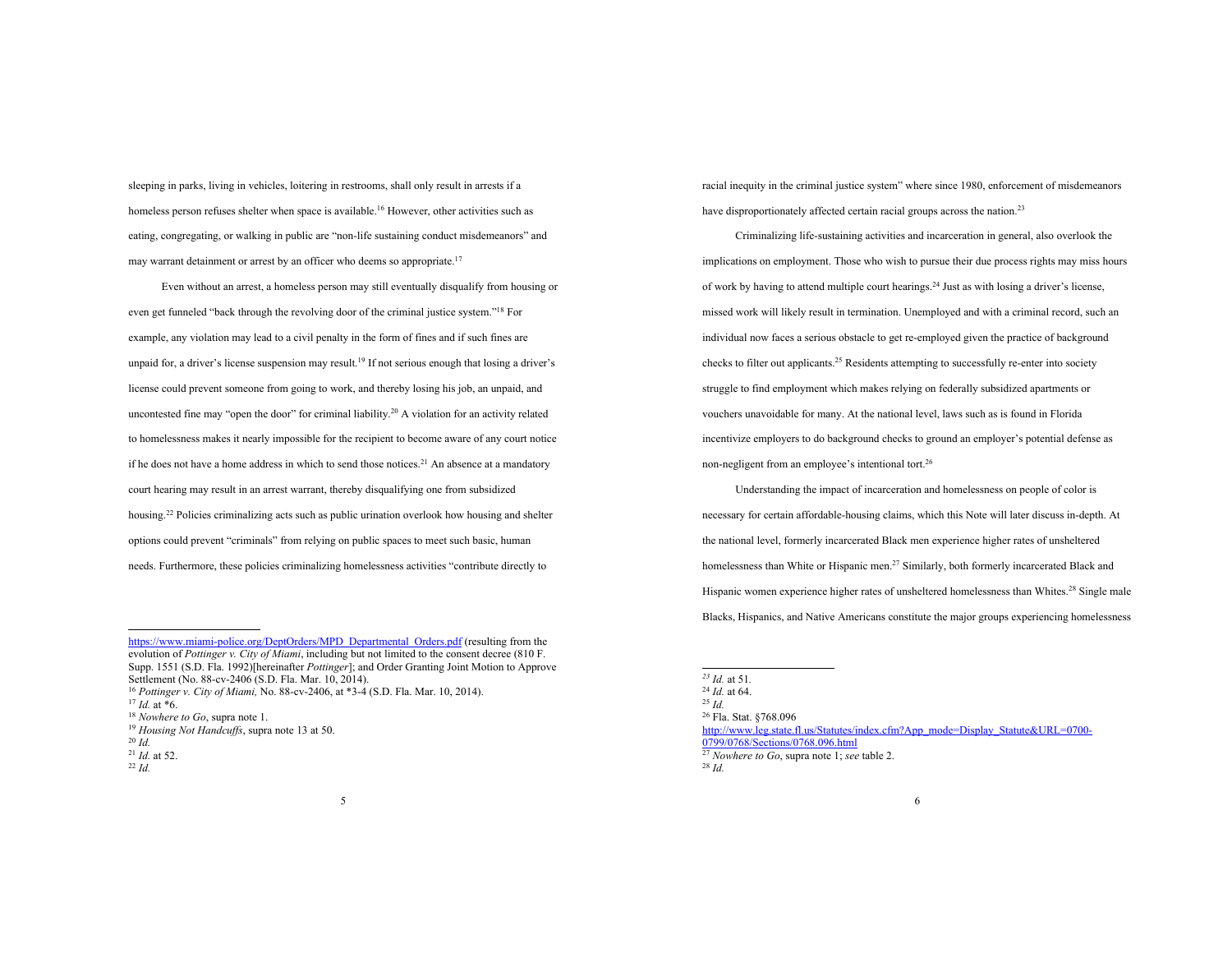(see figure 1). <sup>29</sup> The disproportionate rates of homelessness for people of color at the national level represents disparities in Miami-Dade as well, but the differences in Miami-Dade are greater for Blacks where the "safety net" is not as sturdy when compared to other racial groups.<sup>30</sup> Although Blacks in Miami-Dade represent 18% of the general population, they represent 57% of the homelessness population.31 White Hispanics also disproportionately represent the homeless population across all Continuum of Care (CoC) components (see figure 2). $32$ 



<sup>30</sup> Karen M. Mahar, *Not Getting By: Poverty Management and Homelessness in Miami* 4 (2012) https://digitalcommons.fiu.edu/cgi/viewcontent.cgi?article=1889&context=etd (safety net resources include "public benefits, private assistance, community programs, and personal networks.").

<sup>31</sup> Homeless Trust, *Miami-Dade Racial Disparity Among Persons Experiencing Homelessness*  (Nov. 2020) https://www.homelesstrust.org/resources-homeless/library/racial-disparityhighlights.pdf.

<sup>32</sup> *Id.*



#### *Figure 1 (top), Figure 2 (bottom)*

Racist practices, regardless if one has a criminal record, is another challenge in accessing affordable and decent housing.33 In a study from the Housing Urban Development (HUD) people of color experience discrimination in terms of rental units shown, denials based on credit history, offered rental prices, and pre-move-in costs such as deposits. <sup>34</sup> In summary, these disproportions across incarceration, homelessness, and housing demonstrate how the struggles for accessing affordable housing are generally greater for people of color than for Whites.

2. *Saving in prison to afford rent is nearly impossible*

The criminal justice system is not designed to prepare inmates for a successful reentry into society. The low wages paid in prisons exemplifies one of the many hindrances to an inmate's ability to prepare for reentry.<sup>35</sup> As of April, 2017, inmates in Florida could earn between \$0-\$50.00 per month for regular jobs (non-industry) and \$0.20-\$0.55 per hour for jobs

<sup>29</sup> *Id*.

<sup>&</sup>lt;sup>33</sup> *Housing not Handcuffs*, supra note 13.<br><sup>34</sup> *Id.* at 32.

<sup>&</sup>lt;sup>35</sup> Wendy Sawyer, *How much do incarcerated people earn in each state?* (Apr. 2017) https://www.prisonpolicy.org/blog/2017/04/10/wages/.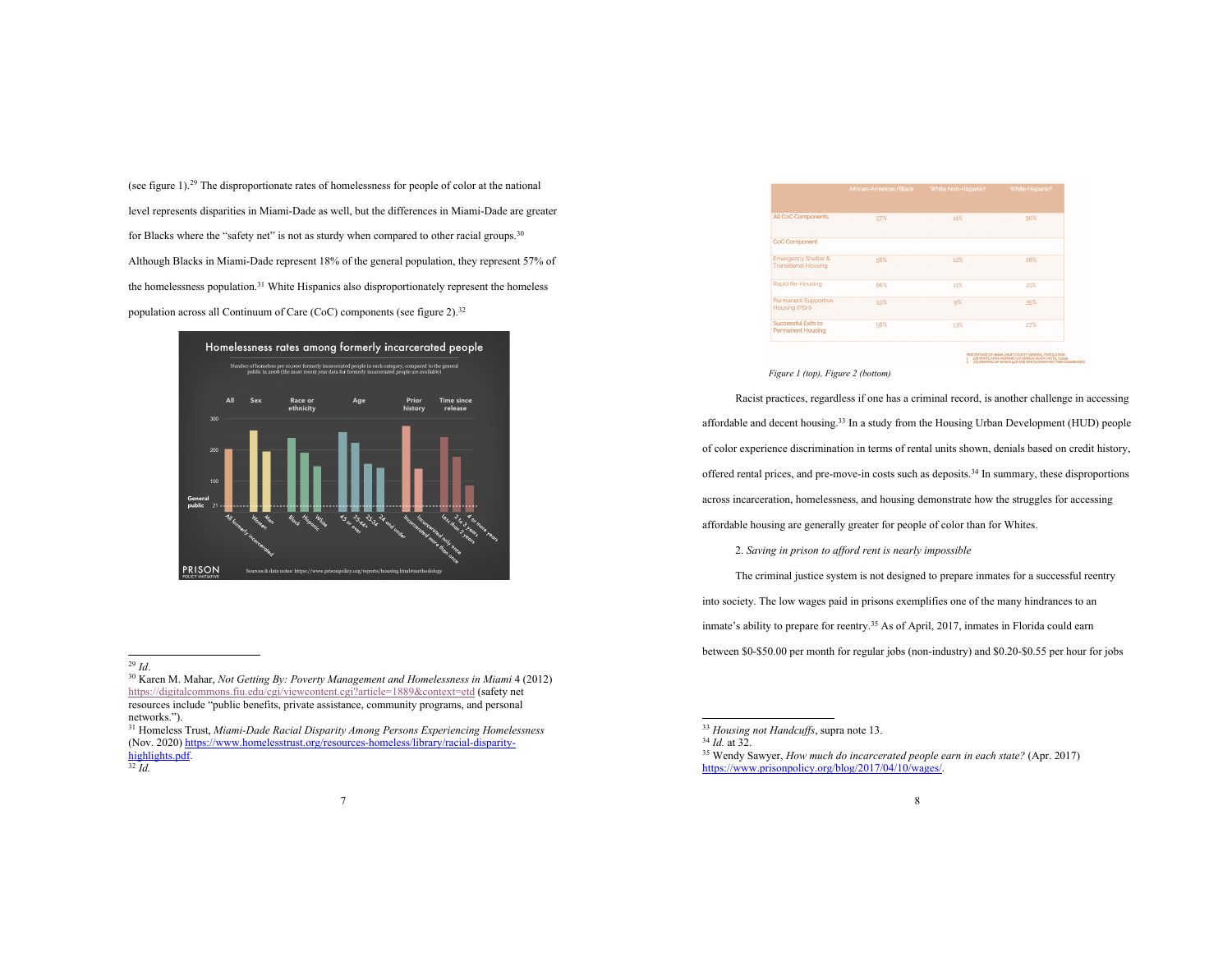in state-owned businesses ("Correctional Industries"). <sup>36</sup> Many prisons across the country, including in Florida, charge "pay to stay fees" for things such as medical costs.37 Additionally, the Florida Department of Corrections is currently proposing to charge inmates to print letters from family or friends, rather than giving the letters directly to the recipients.<sup>38</sup> Evidently, saving while incarcerated to afford housing upon release seems implausible in Miami-Dade. Thus, inmates will likely have to eventually rely on limited government vouchers or subsidized apartments.

### PART II. AFFORDABLE HOUSING DEMAND AND SUPPLY

### *1. How public housing assistance programs work*

For those who cannot afford rental costs, HUD - the country's primary government housing assistance program - offers, *inter alia*, public housing and Section 8 housing choice vouchers (Section 8).<sup>39</sup> The federal government subsidizes public housing owned by local public housing authorities (PHAs) for eligible applicants who earn at or below 80% of the area's median income. <sup>40</sup> Alternatively, HUD's Section 8 voucher program gives applicants an opportunity to enter the private market.<sup>41</sup> The voucher program funds public housing agencies

policy. 38 Danielle Ivanov, *Handwritten letters are all Florida prisoners have left. Now FDC wants to take that away* (Aug. 2021) https://www.gainesville.com/story/news/2021/08/02/floridadepartment-corrections-moves-digitize-inmate-mail-in-prison/8008627002/.

<sup>39</sup> Congressional Research Service, *Overview of Federal Housing Assistance Programs and Policy*, 10-12 (Mar. 27, 2019)

who pay landlords directly so that qualifying tenants pay the difference between the market-rate rent and the subsidy.<sup>42</sup>

# *2. Affordable housing demands far exceed supply*

Unfortunately, in Miami-Dade, the demand for access to housing via subsidies or vouchers far exceeds the supply. Due to insufficient funding, housing agencies' waitlists are discouragingly long. <sup>43</sup> Of the five-hundred largest housing authorities, Miami-Dade (through the Miami Dade Public Housing and Community Development group) has the highest waitlist period where in 2020, the average wait time was eight years.<sup>44</sup> In the latest Miami-Dade waitlist which closed in 2014, there were 28,362 applicants.<sup>45</sup> Presuming from the lengthy waitlist and the number of homeless persons in Miami-Dade, the shortage of affordable housing leaves those in need of housing with little hope. For formerly incarcerated persons who face obstacles attributed to their statuses, the chances are even more dire...

*3. Even if lucky enough to get a voucher, housing discrimination persists*

Not only are those with criminal records often rejected by employers, but also by federally subsidized housing providers and landlords. <sup>46</sup> Public housing agencies who administer federally subsidized housing programs at the local level have great discretion in denying

https://www.cbpp.org/research/housing/families-wait-years-for-housing-vouchers-due-toinadequate-funding

<sup>36</sup> Prison Policy Initiative, *State and federal prison wage policies and sourcing information* (Apr.10, 2017) https://www.prisonpolicy.org/reports/wage\_policies.html.

<sup>&</sup>lt;sup>37</sup> Brennan Center for Justice, *Is Charging Inmates to Stay in Prison Smart Policy?* (Sept. 2019) https://www.brennancenter.org/our-work/research-reports/charging-inmates-stay-prison-smart-

https://crsreports.congress.gov/product/pdf/RL/RL34591

<sup>40</sup> *Id.* at 11.

<sup>41</sup> *Id.* at 10.

<sup>42</sup> *Id.*

<sup>43</sup> Sonya Acosta et. al., Center on Budget and Policy Priorities, *Families Wait Years for Housing Vouchers Due to Inadequate Funding* (July 22, 2021)

 $\frac{1}{44}$  *Id.* 

<sup>45</sup> Miami-Dade County, *Public Housing and Community Development 2014 Public Housing Waiting List* (Sept. 2014) https://www.miamidade.gov/housing/library/reports/waiting-list-2014-

<sup>&</sup>lt;sup>46</sup> Shriver Center on Poverty Law, *Housing: The Key to Successful Reentry for People with Criminal Records* (June 15, 2017) https://www.povertylaw.org/article/housing-the-key-tosuccessful-reentry-for-people-with-criminal-records/.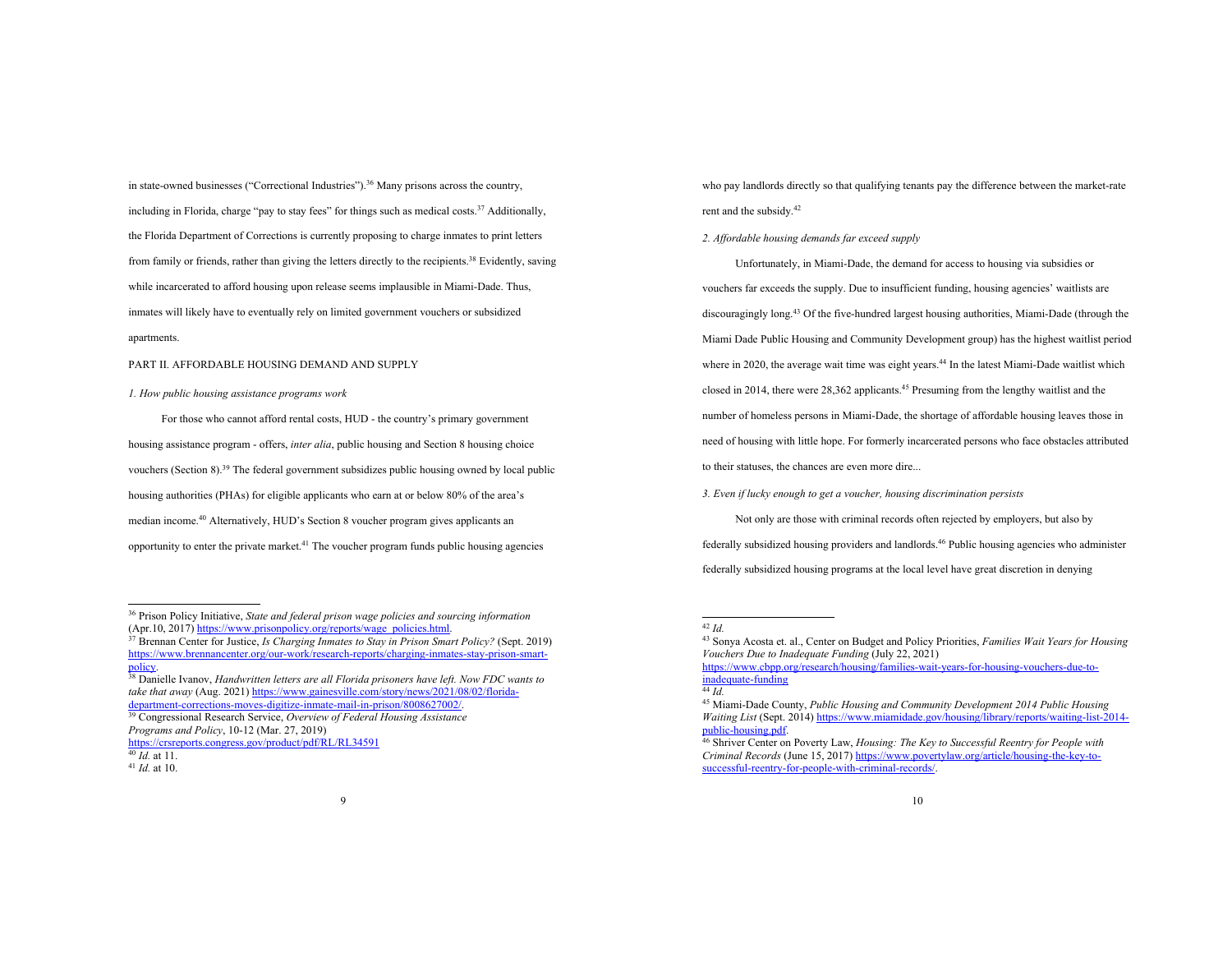assistance to those with a criminal record.<sup>47</sup> In a 2015 study in fourteen states, including Florida, 79% of the 712 individuals reported either being ineligible for or denied housing because of their conviction history.48 HUD, in 2016, sought to address the issue of high rejection rates for former inmates by providing guidelines prohibiting landlords from denying housing based on arrest records and criminal histories. <sup>49</sup> Yet, landlords still have discretion to deny housing so long as they think the applicant imposes a risk to other tenants or neighbors.<sup>50</sup>

The Florida Fair Housing Alliance (FFHA), an organization founded by Ryan J. Turizo who served 10 years in Florida prison for nonviolent felonies, provided insights into the effect of the HUD guidelines.<sup>51</sup> During my interview with Turizo in November 2021, Turizo shared that FFHA is on a mission to catch property owners who screen out convicted felons during investigatory testing. Since the organization's inception, Turizo's team has caught and incentivized hundreds of landlords or property managers to change their policies so that they are in accordance with the HUD guidelines. The threat of costly litigation holds these violators accountable to changing their policies and to train their employees on how to avoid future violations.<sup>52</sup> Those who conduct blanket bans against applicants with a criminal record are also often in violation of local ordinances that ban discrimination against Section 8 vouchers. 53

https://www.prweb.com/releases/the\_law\_offices\_of\_jibrael\_s\_hindi\_wins\_victory\_for\_low\_inc ome\_tenants/prweb18255900.htm.

Most landlords and property managers are not aware that the HUD guidelines exist and even if they are, they take advantage of applicants with a criminal record who are not aware of such protections by rejecting them without any explanation.<sup>54</sup> Rejected applicants, unfamiliar with the HUD guidelines, then continue applying to different places.

PART III. GOVERNMENT & COURT ROLES IN AFFORDABLE HOUSING

I thought serving my time in prison was my punishment. A lack of pathways to successful reentry meant I faced a life sentence long after leaving prison . . . What I needed was someone who had been to prison and was successfully navigating reentry to mentor me. I needed someone to tell me that applying for a job, for housing, or for a loan was different for folks with a felony conviction.<sup>5</sup>

## *1. Florida statute: Release Orientation Program*

The above testimony was taken from a former inmate who was given a check for \$50 and a bus voucher when he left a Texas prison.<sup>56</sup> Turizo shared that during his ten years in confinement at Florida's Department of Corrections, there were "no resources to adequately put someone back in society with confidence."<sup>57</sup> Recognizing the struggles returning citizens face to find stable housing, Florida in 2019 added a "Release Orientation Program" to its statutes requiring that correctional departments "shall provide participation in a standardized release orientation program to every eligible inmate."58 The statute provides a list of topics to cover,

<sup>47</sup> *Id.*

<sup>48</sup> Saneta DeVuono-powell et al., *Who Pays? The True Cost of Incarceration on Families* 26 (2015), http://whopaysreport.org/who-pays-full-report/.<br><sup>49</sup> *See* Appendix.<br><sup>50</sup> *Id*.<br><sup>51</sup> Phone interview with Ryan Turizo (Nov. 8, 2021); *see also* Florida Fair Housing Alliance

website https://www.floridafairhousingalliance.org/ [hereinafter Turizo].

<sup>52</sup> Phone interview with Jibrael S. Hindi (Nov. 8, 2021); *see also* PRWeb, *The Law Offices of Jibrael S. Hindi Wins Victory for Low Income Tenants* (Oct. 12, 2021)

<sup>53</sup> Turizo, supra note 51; *see also* Miami-Dade County, Sec. 11A-12. - Unlawful housing practices https://library.municode.com/fl/miami\_-

dade\_county/codes/code\_of\_ordinances?nodeId=PTIIICOOR\_CH11ADI\_ARTIIHO\_S11A-12UNHOPR.

<sup>&</sup>lt;sup>54</sup> Turizo, supra note 51.

<sup>55</sup> Lewis Conway, *Recidivism Will Only Decrease if Successful Reentry is Embraced as an Antidote for Mass Incarceration* (May 29, 2020) https://www.aclu.org/news/smartjustice/recidivism-will-only-decrease-if-successful-reentry-is-embraced-as-an-antidote-for-massincarceration/.

<sup>56</sup> *Id.*

<sup>57</sup> Turizo, supra note 51.

<sup>58</sup> Fla. Stat. §944.705 (LexisNexis, Lexis Advance through the 2021 Regular and First Extraordinary Sessions).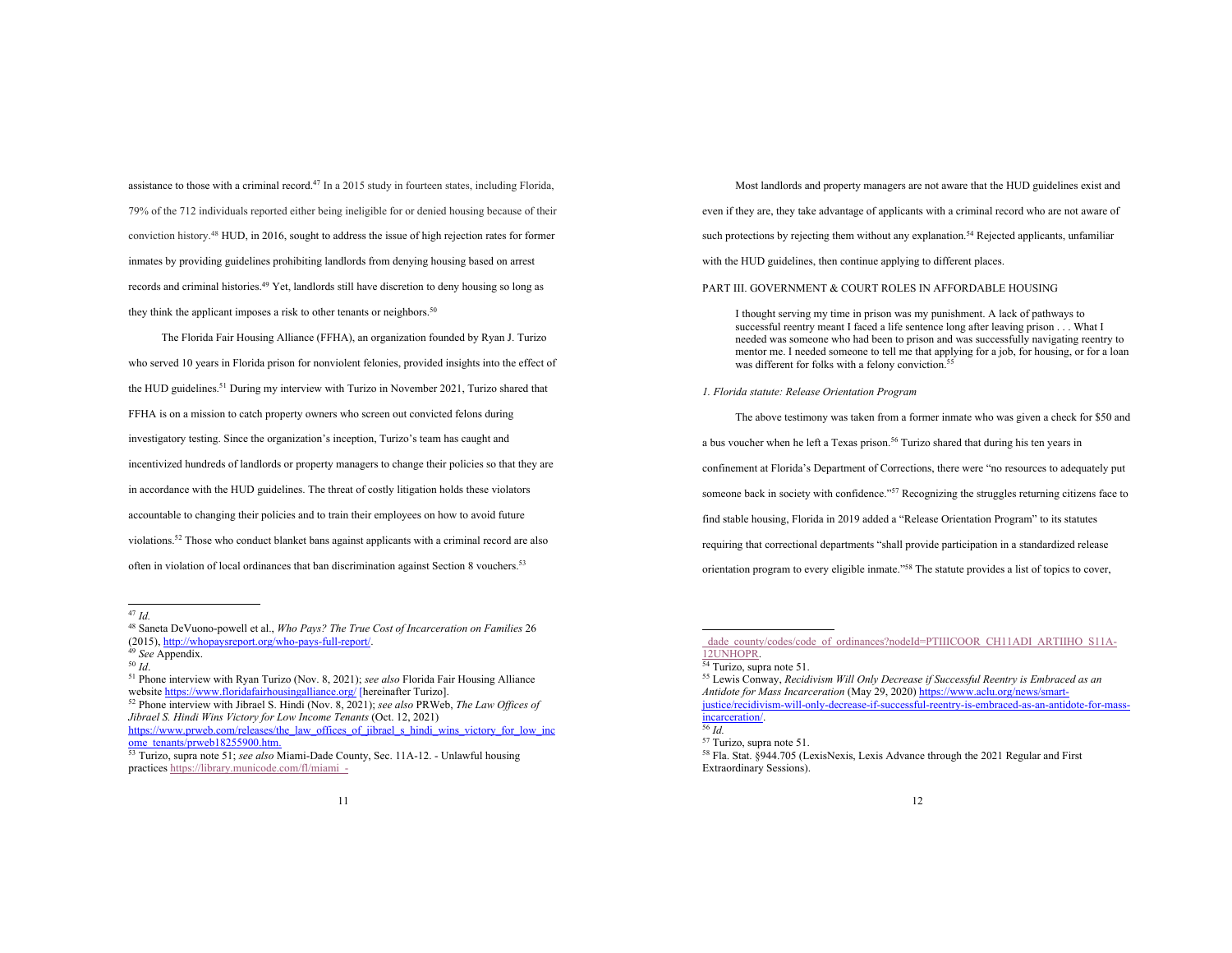including housing, but does not define eligibility.59 The statute also requires a toll-free hotline for "released inmates seeking to obtain post-release referrals for community-based reentry services."60

## *2. Miami-Dade County: Reentry Program Services Bureau*

The importance of reentry services is at least recognized at both the local and state levels. For inmates seeking referrals while still imprisoned, the Miami-Dade Corrections and Rehabilitation Department, through its Reentry Program Services Bureau, offers inmates referrals to housing services prior to release from jail.61 In an effort to obtain more details about these assistant programs, I spoke with Dora from the Department of Corrections and Rehabilitation in September 2021 who stated, "Once they're released, that's it. We can refer them to community housing."62 Evidently, on-going support that a mentor could provide is not currently offered to Miami-Dade inmates. Additionally, although not an obligation, the Attorney General is "authorized" to make grants for programs that plan for housing "to facilitate reentry into the community."63

*3. County and State: Recognizing low-income and former inmates' demands for housing* 

At the county level, besides protections against Section 8 voucher discrimination, the mandated orientation program, and referrals, Miami-Dade has also sought to address the problem

of insufficient housing by providing programs such as Thrive305.64 The program's goal is to "provide long-term supportive housing for people returning from the criminal justice system so that they can reintegrate seamlessly back into the community."<sup>65</sup> Thrive305's objectives include incentivizing development of new housing using county-owned land, partnering with community-based organizations, and creating incentives for landlords. <sup>66</sup> On November 8, 2021, I contacted the mayor's office for a status report on Thrive305, but as of December 15, I have not yet received a response.

At the state level, Florida recognizes the need for affordable "[d]ecent, safe, and sanitary housing" for those with very low-to-moderate incomes.<sup>67</sup> Additionally, the Homeless Emergency Assistance and Rapid Transition to Housing Act of 2009 encouraged "the creation of State Interagency Councils on Homelessness and the formulation of jurisdictional 10-year plans to end homelessness at State, city, and county levels."<sup>68</sup> Florida's legislative findings also recognized the importance of government involvement at all levels when it found that "private capital and existing state housing programs do not provide an adequate remedy."69 Thus, "Public-private partnerships are an essential means of bringing together resources to provide affordable housing."<sup>70</sup> These goals, however, are general in that they lack attention to those with a criminal record. Although the chapter on housing in Florida's statute mentions "homeless" nearly onehundred-and fifty times, it does not set out separate goals to assist those with a criminal record.<sup>71</sup>

<sup>59</sup> *Id.*; I reached out on Nov. 8, 2021 to Daniel Junior from the Corrections and Rehabilitation Department for more details on the eligibility requirements, but as of Dec. 15, 2021 I have not yet received a response.

<sup>60</sup> Fla. Stat. §944.705.

<sup>61</sup> Miami-Dade Government, Engage 305 (2014) (the Reentry Program Services Bureau was made possible through an agreement with the Miami-Dade Homeless Trust) https://www.miamidade.gov/engage305/inmates.asp [hereinafter Engage 305].

 $\frac{62}{2}$  Phone interview with Dora (Sept. 5, 2021) (The initial contact was made by me calling 786-263-7000 where I was then transferred to Dora whose last name I did not record). <sup>63</sup> 34 U.S.C.S. § 10631 (LexisNexis, Lexis Advance through Public Law 117-52, approved October 31, 2021).

<sup>64</sup> Engage 305, supra note 61.

<sup>65</sup> *Id.*

<sup>66</sup> *Id.*

<sup>67</sup> Fla. Stat. § 420.6015 (LexisNexis, Lexis Advance through the 2021 Regular and First Extraordinary Sessions) [hereinafter Fla. Stat. § 420.6015].

<sup>68</sup> Will Sarvis, *The Homelessness Muddle Revisited*, 49 Urb. Law. 317 (2017).

<sup>69</sup> *Id.*

<sup>70</sup> *Id.*

<sup>71</sup> Fla. Stat. § 420.6015, supra note 67.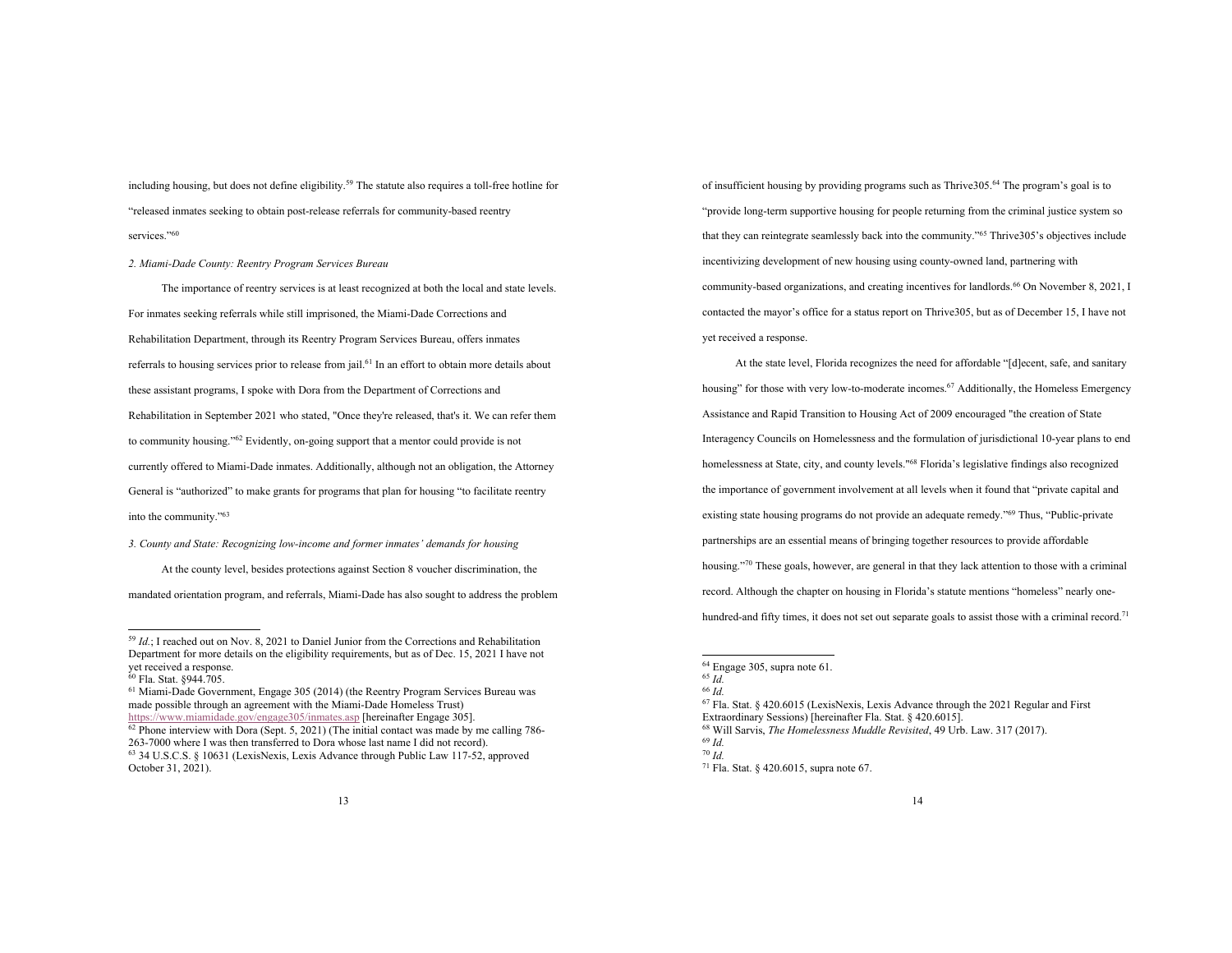## *4. Federal: Fighting housing discrimination and shortages through litigation*

Although the federal government is not constitutionally obligated to provide housing, the Fair Housing Act (FHA) recognizes a need for fair housing.<sup>72</sup> The FHA defines fair housing as prohibiting discrimination in the housing market based on "race, color, religion or national origin."73 FHA seeks to decrease housing segregation and discrimination while increasing housing opportunities for minorities.<sup>74</sup>

Advocates seeking to help former inmates reintegrate into society, such as the Florida Fair Housing Alliance, have utilized the FHA as an avenue for litigation. Fair housing litigation is "an emerging area of the law" relative to employment law where more research has been done accounting for race and criminal records.75 A denied applicant with a criminal record claiming a FHA violation may have a cause of action under a disparate-impact theory, which prohibits actions "that create a discriminatory effect upon a protected class of persons or that perpetuate housing segregation without any concomitant legitimate reason."76 As the Court explained in *Texas Department of Housing & Community Affairs v. Inclusive Communities Project,* disparateimpact liability "permits plaintiffs to counteract unconscious prejudices and disguised animus that escape easy classification as disparate treatment. In this way, disparate impact liability may prevent segregated housing patterns that might otherwise result from covert and illicit

<sup>75</sup> Reentry Housing Committee, *A Never Ending Sentence* 10 (Jan. 2020) https://www.thehousingcenter.org/wp-content/uploads/2019/12/A-Never-Ending-Sentence-2020.pdf [hereinafter Reentry Housing Committee].

stereotyping."<sup>77</sup> Even when the race of the potential tenant is unknown - in other words, if the discrimination is unintentional - under the FHA, a disparate-impact theory may still provide a remedy.78

The following two federal cases illustrate how litigation seeking to protect those with a criminal record is a novel, complex area of law because of the challenges in proving a disparate impact.79 In *Fortune Society*, the plaintiff, a non-profit organization providing reentry services to current and former New York inmates, sued an apartment complex for denying housing to twenty of its clients.<sup>80</sup> Plaintiff argued that defendant had a blanket-ban policy against anyone with a criminal conviction from renting or living in its apartments and that this policy violated the FHA because it had "the purpose or effect of discriminating against African-American and Latino persons."<sup>81</sup> Although not a party to the case, the U.S. Department of Justice issued a "statement of interest" supporting plaintiff's analysis that the FHA prohibits "blanket bans based on criminal history."82 Plaintiff provided transcript evidence of defendant's employees saying they "would not rent to ex-offenders, and that a criminal record was a red flag."83 However, even if assumed that a blanket ban existed, the court found conflicting expert testimony on the impact of such a ban.84 Because plaintiff had failed to demonstrate "as a matter of law" that a blanket ban had a "disparate impact on African-American and Latino persons", its motion for partial

 $72$  42 U.S.C.S. § 3601 ("It is the policy of the United States to provide, within constitutional limitations, for fair housing throughout the United States.").72 <sup>73</sup> *Id.*

<sup>74</sup> Valerie Schneider, *In Defense of Disparate Impact: Urban Redevelopment and the Supreme Court's Recent Interest in the Fair Housing Act*, 79 Mo. L. Rev. 539, 543 (Summer 2014) [hereinafter Urban Redevelopment].

<sup>76</sup> 5 Thompson on Real Property, Thomas Editions § 43.03 (2021) (quoting *Invs., LLC v. City of Yuma*, 818 F.3d 493, 503 (9th Cir. 2016)), cert. denied, 137 S. Ct. 295 (2016)).

<sup>77</sup> 135 S. Ct. 2507 519, 541 (2015).

<sup>78</sup> Urban Redevelopment, supra note 74.

<sup>79</sup> *See Fortune Soc'y v. Sandcastle Towers Hous. Dev. Fund Corp.*, 388 F. Supp. 3d 145 (E.D.N.Y. 2019); *Alexander v. Edgewood Mgmt. Corp.,* No. CV 15-01140 (RCL), 2016 WL 5957673 (D.D.C. July 25, 2016).

<sup>80</sup> *Fortune Soc'y*, at 160.

<sup>81</sup> *Id.* at 152.

<sup>82</sup> Reentry Housing Committee, supra note 75.

<sup>83</sup> *Fortune Soc'y*, at 173.

<sup>84</sup> *Id.* at 176.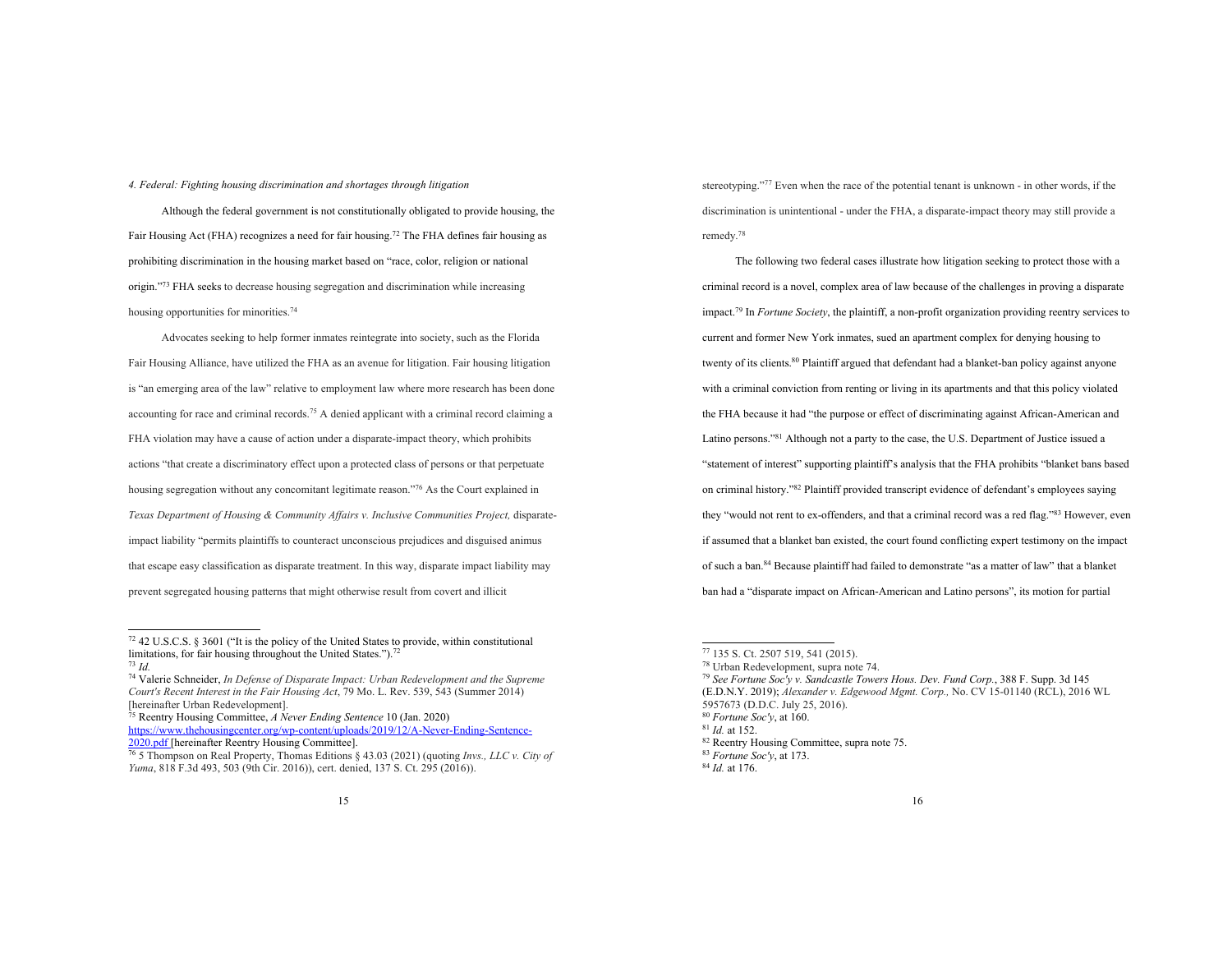summary judgment on the issue was denied.<sup>85</sup> This case, however, was not a loss for plaintiff because the court, *inter alia*, denied defendant's cross-motion for summary judgment and its motion to dismiss for lack of standing. <sup>86</sup> The disparate-impact issue was still pending when defendant settled to pay \$1,187,500. 87

In *Alexander v. Edgewood Management Corporation*, Alexander sued under the FHA and the District of Columbia Human Rights Act after he was rejected by three federally assisted housing providers based on his seven-year-old, non-violent, and non-drug-related-offenses.<sup>88</sup> Alexander alleged that these wrongful denials amounted to "a disparate and discriminatory effect on African-American applicants."89 The district judge found that "given the demographics in the area and the historical conviction rates, African Americans are statistically more likely to fall into that category and thus be excluded by defendants' unpublished policy."90 Furthermore, defendant's denial ran "afoul of the law as articulated in recent HUD guidance."91 Thus, defendant's motion to dismiss was denied because Alexander had established a plausible claim that defendant's housing policy "exceeded the bounds of law and may have a disparate impact on African Americans."92 Defendants filed an appeal, but the case resulted in a dismissal following a settlement. <sup>93</sup> Since both *Fortune Society* and *Alexander* ended in settlements, housing discrimination laws for those with a criminal record does not guarantee sturdy grounds of

<sup>87</sup> Reentry Housing Committee, supra note 74; *see also* Docket No. 1:14-cv-06410 (E.D.N.Y. Oct 30, 2014) *stipulation of dismissal ordered* (Oct. 17, 2019). <sup>77</sup> *Alexander*, at \*1.

<sup>89</sup> *Id.*

<sup>90</sup> *Id.* at \*4. 91 *Id.*

protection to potential plaintiffs. Nevertheless, these cases demonstrate that courts are at least acknowledging the purposes of the HUD guidelines to protect applicants with a criminal history.

Advocates addressing the needs of general homelessness may have additional arguments outside of the FHA. In *LA Alliance for Human Rights v. City of Los Angeles*, a coalition of city residents prevailed on a §1983 substantive due process claim arguing that the city's inaction in "developing sustainable solutions to the homelessness crisis" created a disparate impact on Black homeless individuals.<sup>94</sup> The court denied the city's motion to dismiss as to the Equal Protection Claim.95 However, the Ninth Circuit later vacated the injunction requiring the city to fund shelter for all downtown-homeless residents on the grounds of, *inter alia*, plaintiff's lack of standing for its race-based and due process claims.<sup>96</sup> Considering plaintiff's loss in this case relative to *Fortune Society* and *Alexander* where at least those plaintiffs had standing, housing advocates may be more likely to prevail under a disparate-impact, FHA claim than substantive due process claims against the government.

## PART IV. RECOMMENDATIONS

This section provides recommendations categorized by four goals where the first two arguably would have a greater impact on the general homelessness population than the latter two. Additionally, the latter two would likely require less resources and thus, less persuasive efforts than the former. In other words, these recommendations are generally organized by highest, to lowest "hanging fruit."

<sup>85</sup> *Id.* 

<sup>86</sup> *Id.* at 179.

<sup>92</sup> *Id.*

<sup>93</sup> Docket No. 19-07071 (D.C. Cir.) *appeal docketed* (Jul. 29, 2019), *settlement filed* (Nov. 1, 2019), *voluntary dismissed* (Jan. 17, 2020).

<sup>94</sup> *LA All. for Hum. Rts. v. Cty of Los Angeles.,* No. LA CV 20-02291-DOC-(KESx), 2021 U.S. Dist. LEXIS 89867, at \*15 (C.D. Cal. May 11, 2021). <sup>95</sup> *Id.*

<sup>96</sup> *LA All. for Hum. Rts. v. Cty. of Los Angeles*, 14 F.4th 947 (2021).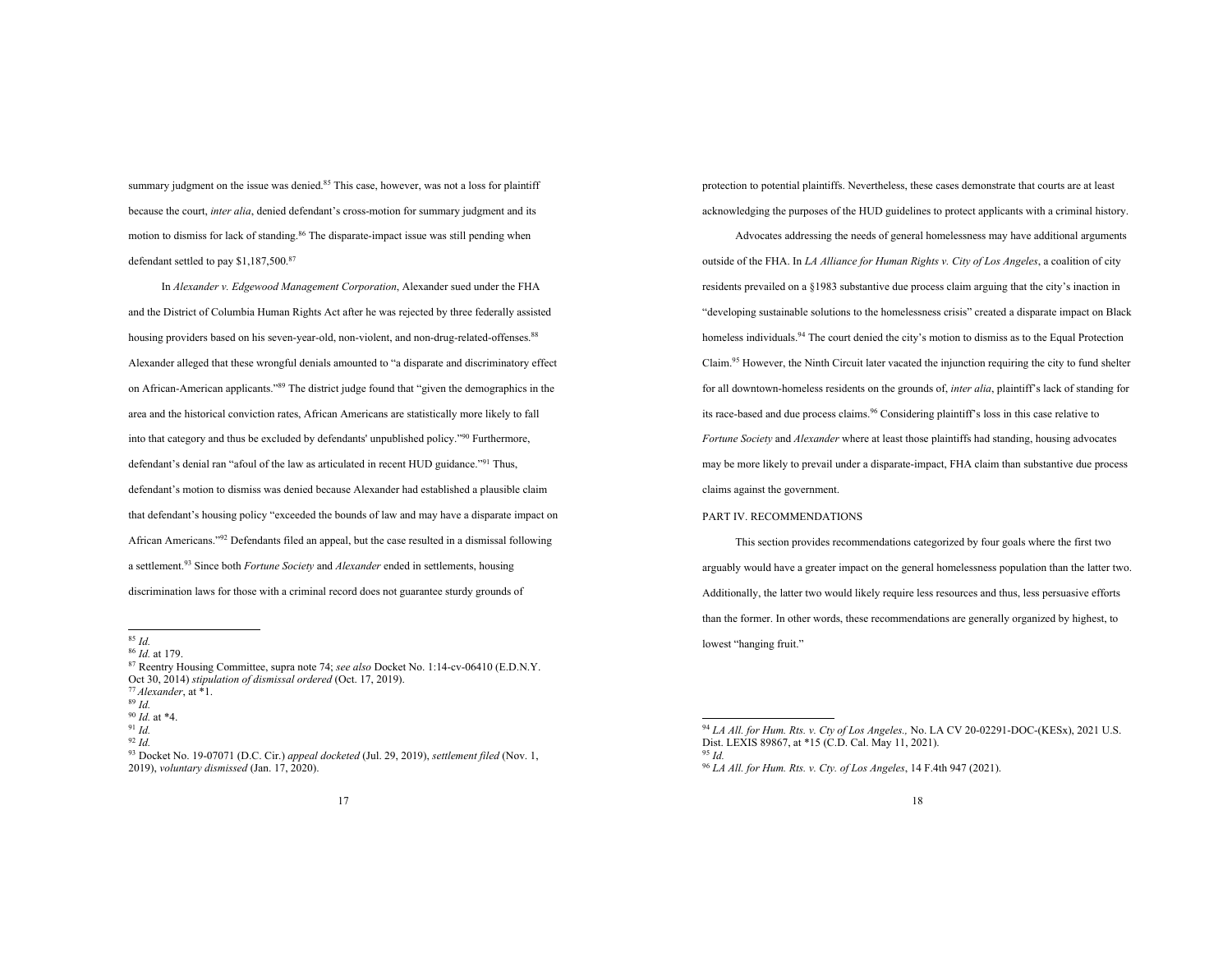To expedite solutions regarding the various housing gaps highlighted in this Note, all goals at a minimum must achieve the following: collaboration within entities of the public sector and with the private sector, including enforcement against the private sector. Florida's current and at-risk to be homeless population cannot afford to depend on the government or private realtors in isolation. Entities within the public sector include, but are not limited to, public housing agencies, law enforcement, correctional departments, and other government departments such as the Miami-Dade County Homeless Trust.<sup>97</sup> The private sector, as used in this Note, refers to for-profit developers.

*1. Amend Florida's Constitution to include a homeless bill of rights*

Constitutional rights alone do not solve the issues that declared rights seek to protect. Yet, these rights have the power to incentivize multiple stakeholders from both the public and private sector to collaborate in addressing the needs of the homeless. Furthermore, constitutional rights provide crucial foundations for homeless advocates to rely upon for their arguments. Knowing that litigants can rely on the language of their state's constitution to base their arguments, government and private actors would be held accountable to adhere to what the constitution seeks to protect.

Florida's constitution supports the argument that the legislature alone cannot effectuate change. Despite its strong and specific language granting the state a "paramount duty" to "assure" that all "children attending public schools" receive a "high quality education",

skepticism as to the extent in which this has been accomplished is warranted.98 A research center gave Florida a C+ grade, ranking it at 32nd place within the country on its "chance-for-success" index when it considered factors such as pre-school enrollment, K-12 proficiency in reading and math, and high-school graduation rates. <sup>99</sup> Nevertheless, readers should not infer that the effects of Florida's constitution on quality education were futile. Despite the need for progress, if Florida's constitution lacked the ambitious language above, perhaps the situation today would be more dire.

A Florida homeless bill of rights could enumerate, for example, a series of provisions covering guidelines for law enforcement officers, basic shelter guarantees, and guidelines for transitional housing assistance programs. The *Pottinger* agreement, which prohibited criminalizing certain life-sustaining activities in the City of Miami is one example of protections a Florida homeless bill of rights could provide. <sup>100</sup> Such a bill could also emulate multiple jurisdictions in declaring a right to shelter such as Puerto Rico where a multi-sector council, including at least two currently or formerly homeless representatives, was assigned the task of eradicating homelessness.101 Lastly, a provision granting a right to identification forms required for voting, employment, and emergency care, could require reentry programs of correctional institutions and transitional assistance housing programs to offer such services.<sup>102</sup>

<sup>97</sup> Miami-Dade County Homeless Trust Business Plan Fiscal Years: 2021 and 2022 (Mar. 2021) https://www.miamidade.gov/performance/library/business-plans/FY-2021-22-homeless-trust.pdf (The Miami-Dade County Homeless Trust Department's mission is to "Administer the proceeds of the portion of the one percent Food and Beverage Tax and other revenue sources dedicated to activities for the homeless; advise the Board of County Commissioners (BCC) on issues related to homelessness; and implement the Miami-Dade County Community Homeless Plan: Priority Home").

<sup>98</sup> Fla. Const. Art. IX, § 1

<sup>99</sup> Education Research Center, *Quality Counts 2021: Educational Opportunities and Performance in Florida* (Sept. 1 2021) https://www.edweek.org/policy-politics/quality-counts-2021-educational-opportunities-and-performance-in-florida/2021/01.

<sup>100</sup> *Pottinger*, supra note 15.

<sup>101</sup> National Law Center on Homelessness & Poverty, *From Wrongs to Rights: The Case for Homeless Bill of Rights Legislation* 11 (2014). <sup>102</sup> *See id.* at 34.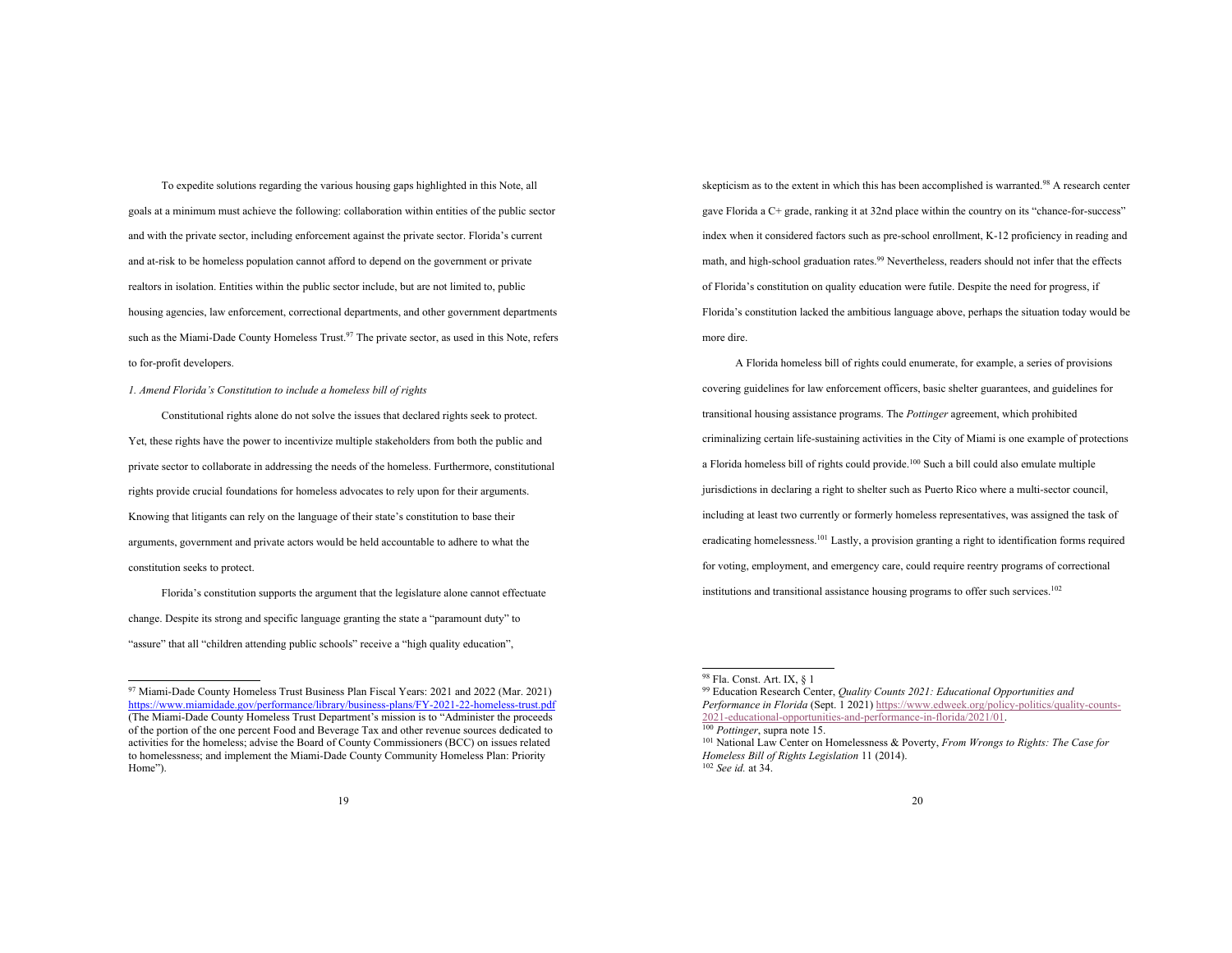Other progressive jurisdictions such as New York City and California have sought "to build upon the critical protections of the Fair Housing Act" by explicitly including in their laws a requirement by the state to provide shelter.103 As noted by scholars, New York's Constitution broadly calls for the state to provide "aid, care and support."104 The provision, however, is not limited by this broad remark. It includes specific language establishing "a right to shelter for all homeless men in New York City" with minimum standards on health and safety in the shelters.105 To what extent any progress in the homelessness issue can be attributed to the state's constitution is a matter for another Note. However, just as we can speculate as to what the conditions would look like today without any remark to high quality education, we can also apply the same considerations to homelessness support. Furthermore, the language in New York's constitution arguably helped to pave the way for other housing protections such as rent control and rent stabilization. <sup>106</sup> Florida offers neither rent control nor rent stabilization.

Although specificity describing rights is preferred over general language for a slew of reasons, the more absolute the right is, the more wary the state's legislature may be to commit. For example, last year, California's democrat governor Gavin Newsom vetoed a bill to add to the state's welfare code a "right to safe, decent, and affordable housing."107 The estimated cost at

over \$10 billion annually deterred his support.<sup>108</sup> In his veto message, he noted, "to make progress, we need more than policy goals. We need tangible funding strategies and legal requirements . . . . "<sup>109</sup>

The fact that the U.S. has signed, but not ratified the International Covenant on Economic, Social and Cultural Rights (ICESCR) also demonstrates hesitation to commit to enumerated rights.<sup>110</sup> The ICESCR recognizes "the right of everyone to an adequate standard of living for himself and his family, including adequate food, clothing and housing, and to the continuous improvement of living conditions."111 The extent of subjectivity in these rights would arguably open the floodgates to endless litigation as parties argue over what defines an "adequate standard."

Where is the "Goldilocks Zone" of policy reform if too broad of language pertaining to a government's duty lacks teeth for progress, but specific language discourages support from lawmakers? South Africa's constitution exemplifies a compromise in which Florida lawmakers may aspire towards. South Africa requires its states "to devise and implement within its available resources a comprehensive and coordinated programme progressively to realise the right of access to adequate housing."112 This requirement provides more specificity as opposed to vague language to serve the needy, but at the same time, is not so absolute that the language would automatically result in any government defendant to lose a case based on a failure to meet anyone's housing need. Furthermore, by keeping the language broad enough, all groups

<sup>103</sup> Vincent Halloran, *Solving the Housing Crisis Half-a-House at a Time: Incremental Housing as a Means to Fulfilling the Human Right to Housing,* 52 U. Miami Inter-Am. L. Rev. 95, 113 (2020).

 $\frac{104}{105}$  *Id.* 

<sup>105</sup> *Id*. 106 *See e.g.*, Report by the International Human Rights Committee of The New York City Bar Association (2016) https://www2.nycbar.org/pdf/report/uploads/20072632- AdvancingtheRighttoHousingIHR2122016final.pdf; *see also* New York State of Opportunity,

*Rent Stabilization and Rent Control Fact Sheet* (2020)

<sup>&</sup>lt;sup>107</sup> California Legislature (2019–2020 Regular Session), AB-2405 Right to safe, decent, and affordable housing https://leginfo.legislature.ca.gov/faces/billStatusClient.xhtml?bill\_id=201920200AB2405

<sup>108</sup> *Id.*

<sup>109</sup> *Id.*

<sup>110</sup> International Covenant on Economic, Social and Cultural Rights, Chapter IV Human Rights (1976) https://treaties.un.org/Pages/ViewDetails.aspx?src=IND&mtdsg\_no=IV-3&chapter=4  $111$  *Id.* 

<sup>112</sup> *Government of the Republic of South Africa and Others v. Grootboom and Others*, 2000 SACLR LEXIS 126, 2000 (11) BCLR 1169 (CC).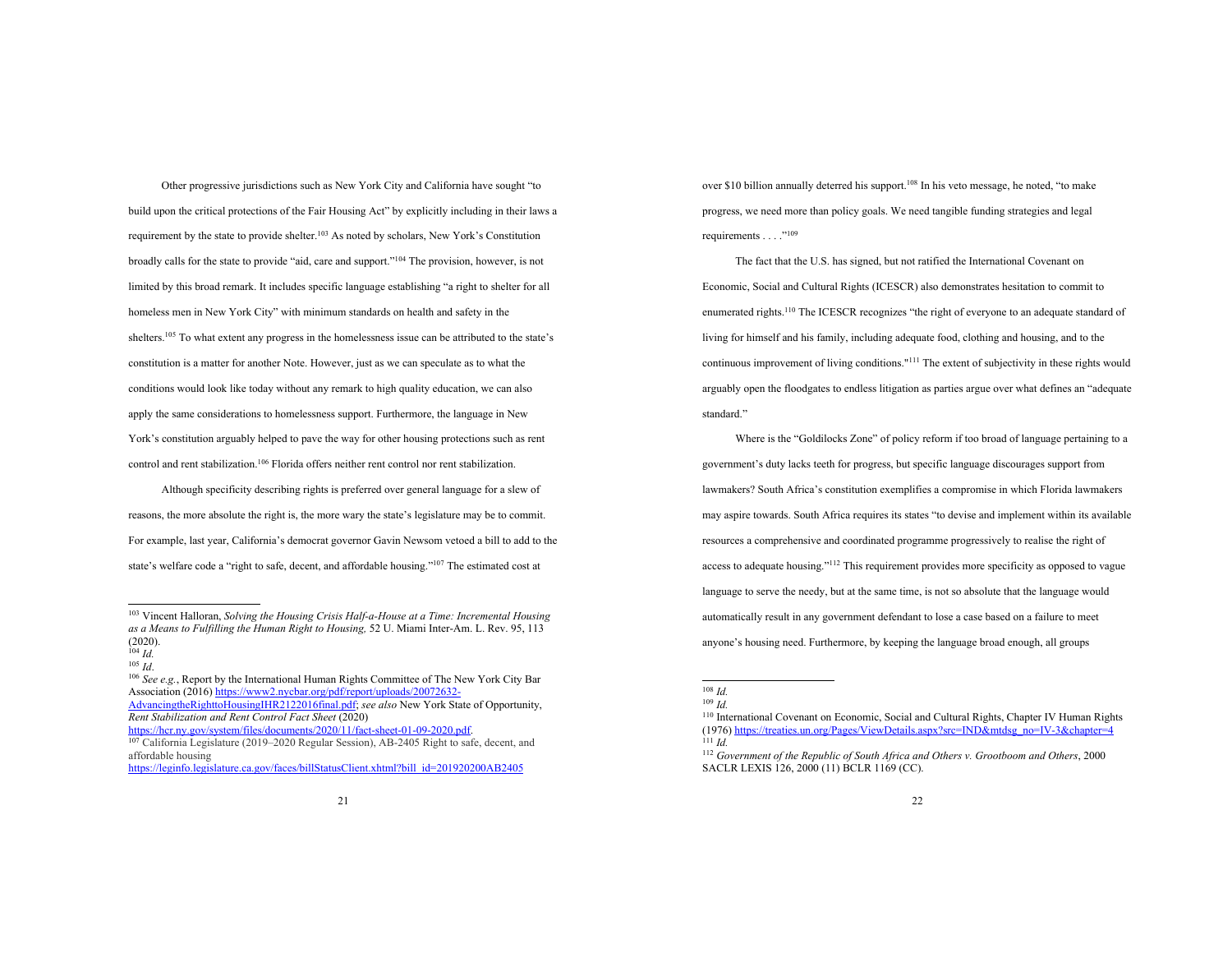regardless of status such as formerly incarcerated, veterans, elderly, etc. are covered. Cities and states would have the burden to prove that they could not meet their obligations due to lack of available resources.

Critics may disfavor the language in South Africa's constitution by noting that such a declaration would demand more from courts than they are authorized to provide.<sup>113</sup> However, while Courts cannot *create* budget-setting priorities without stepping outside of its judicial limits, they can and should be able to *ensure* through for example, consent decrees, that the government is allocating its resources accordingly based on its coordinated programs.

Adapting a Florida homeless bill of rights, even with broad language, can effectively improve the conditions for current and at-risk homeless populations given the opportunities to incentivize various stakeholders who without an incentive, lack an interest in addressing the needs of the homeless. For example, the government could incentivize private developers through tax deductions to allocate a portion of their projects for public housing development. The government could also, through tax deductions, incentivize employers to hire applicants with a criminal record (more on this below). Businesses concerned about losing customers may also be incentivized to support homelessness causes if advocates could design their proposals in ways that articulate the advantages of a reduced homeless population near the stakeholders' businesses. Because of the various opportunities for incentivizing stakeholders to work in collaboration with advocates, the impact of a homeless bill of rights seems arguably greater than the government's lofty education goals.

*2. Invest in temporary and permanent housing programs*

As David Peery, a former class representative of *Pottinger* straightforwardly says, the solution to homelessness is easy: create more affordable housing.<sup>114</sup> For all currently or at-risk homeless populations, coordination within communities, including the local government, nonprofits, and private sector with agencies such as HUD is crucial to increase temporary and permanent housing. Furthermore, as elaborated above, sufficient temporary and permanent housing is fundamental to reduce recividsm. Programs based on the Housing First or the Continuum of Care (CoC) models provide alternatives to shelters for low-income persons and can have positive effects on crime reduction. <sup>115</sup> For example, municipal violations in Milwaukee County, Wisconsin decreased by 82% after just one year of implementing Housing First.116 While this Note will not discuss the advantages and disadvantages of each model, the government must effectively coordinate with former and current homeless persons to understand which programs would better serve the demands of those in need within Miami-Dade. Florida has demonstrated some acknowledgment on the importance of coordination as demonstrated by its State Housing Initiatives Partnership Program finding "that affordable housing is most effectively provided by combining available public and private resources to conserve and improve existing housing and provide new housing for very-low-income households, lowincome households, and moderate-income households."117 Furthermore, Miami-Dade has

<sup>113</sup> *See*, Cass R. Sunstein, *Social and Economic Rights? Lessons from South Africa* 3 (2001).

<sup>114</sup> Class 11 (Nov. 10, 2021).

<sup>115</sup> *See* Fla. Stat §420.6275 (LexisNexis, Lexis Advance through the 2021 Regular and First Extraordinary Sessions) (describing the Housing First model); *see* HUD, Continuum of Care (current as of Nov. 16, 2021) https://www.hud.gov/program\_offices/comm\_planning/coc (describing CoCs); Burrowes, supra note 12 (illustrating the reducing effect on criminal activity from the Housing First and CoC models). <sup>116</sup> Burrowes, supra note 12.

<sup>117</sup> Fla. Stat. § 420.9072, (LexisNexis, Lexis Advance through the 2021 Regular and First Extraordinary Sessions) ("The Legislature finds that affordable housing is most effectively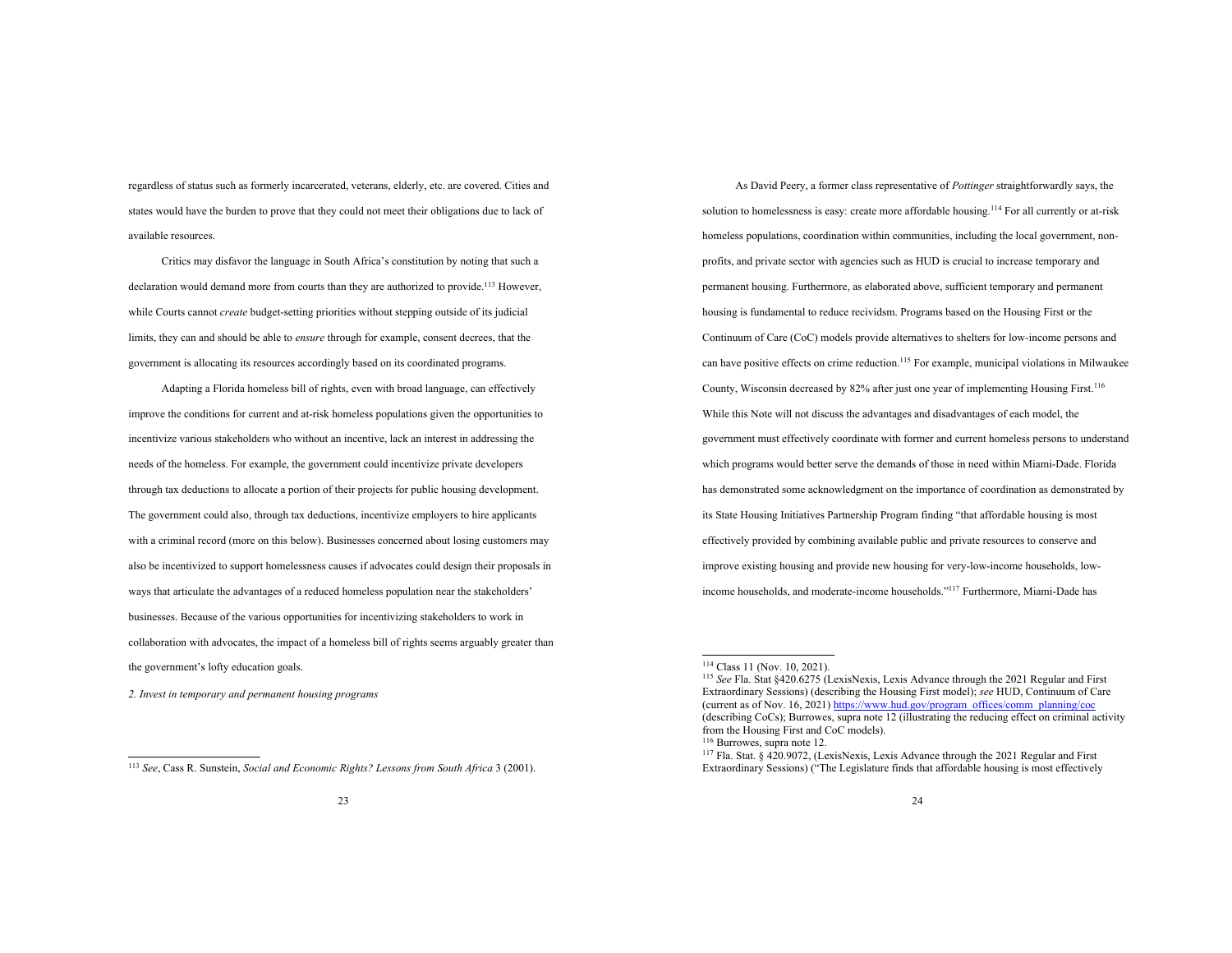encouraged CoC providers to embed Housing First principles which this Note supports: street outreach, emergency shelter, and permanent housing.<sup>118</sup>

These recommendations are, however, inexhaustive. Regarding street encounters with the homeless, Miami-Dade should create an ordinance to incorporate what the *Pottinger* agreement sought to protect. Warning, citing, and potentially arresting the homeless for life-sustaining activities are not only inconducive to helping the homeless, but also propel the prison-revolving door phenomenon. For both emergency and permanent housing, an increase in funding can further the goal which most of the nation supports as a top national priority to provide "safe, decent, affordable homes" to all residents.<sup>119</sup> Such funding could be raised from an emergency bill, as part of a larger infrastructure bill, or a new source of tax revenue.<sup>120</sup>

In 2019, Miami's mayor, Francis Suarez joined nineteen other task force members across the country to address the housing crisis. <sup>121</sup> One solution called for an increase in federal funding.<sup>122</sup> Other recommendations included offering renter tax-credits to property owners who rent to low-income families and expanding fair housing to include source of income.<sup>123</sup> It is imperative that Florida have a secured source of funding for housing programs and that trust

homeless/library/housing-first-framework.pdf. <sup>119</sup> National League of Cities, *Homeward Bound* 42 (2019) https://www.nlc.org/wp-

content/uploads/2020/10/nlc-Homeward-Bound\_The-Road-to-Affordable-Housing\_WEB-1.pdf [hereinafter NLC].

funds dedicated to providing such funding, such as the Sadowski Fund, are not hampered with to the detriment of its beneficiaries.<sup>124</sup>

*3. Discourage landlords from discriminating against those with a criminal record*

The obstacles PHAs and landlords place for applicants with a criminal record have not been resolved for lack of ideas on how to reduce their discrimination. Rather, the motive to change existing policies and norms is muddled with a mix of private preferences by those concerned about the risks involved in having a neighbor with a criminal record. Despite these concerns, government leaders must review and modify policies that allow landlords to reject potential tenants based on their criminal records.125 PHAs and landlords should treat those with a criminal record as a protected group under the Fair Housing Act.

If prior criminal convictions do not receive protections under the FHA, another progressive approach could encourage cities and states to "ban the box" where landlords would be prohibited from asking about criminal records on housing applications.<sup>126</sup> However, this approach would not allow for landlords to have any discretion and thus, would not be treated as low-hanging-fruit by policymakers. Given the likely lack of support, pursuing such a progressive approach may not be as efficient as say, targeting landlords and housing providers who violate the HUD guidelines.

provided by combining available public and private resources to conserve and improve existing housing and provide new housing for very-low-income households, low-income households, and moderate-income households."); Miami-Dade Homeless Continuum of Care Systemwide Housing First Framework (Sept. 3, 2020) https://www.homelesst

 $^{120}$  *Id.* 

<sup>121</sup> *Id.* at 44.

<sup>122</sup> *Id.* <sup>123</sup> *Id.*

<sup>124</sup> *See* Orlando Sentinel Editorial Board, *Realtors doing what Legislature wouldn't: Protect affordable housing fund | Editorial* (July 2021)

https://www.orlandosentinel.com/opinion/editorials/os-op-florida-realtors-constitutionalamendment-affordable-housing-20210713-tsmyl5a2jbcllbt6boi7q7x2he-story.html.

 $125$  NLC, supra note 119 at 13.

<sup>126</sup> National Low-Income Housing Coalition, *Formerly Incarcerated People Are Nearly 10 Times More Likely to be Homeless* (Aug. 2018) https://nlihc.org/resource/formerly-incarce are-nearly-10-times-more-likely-be-homeless.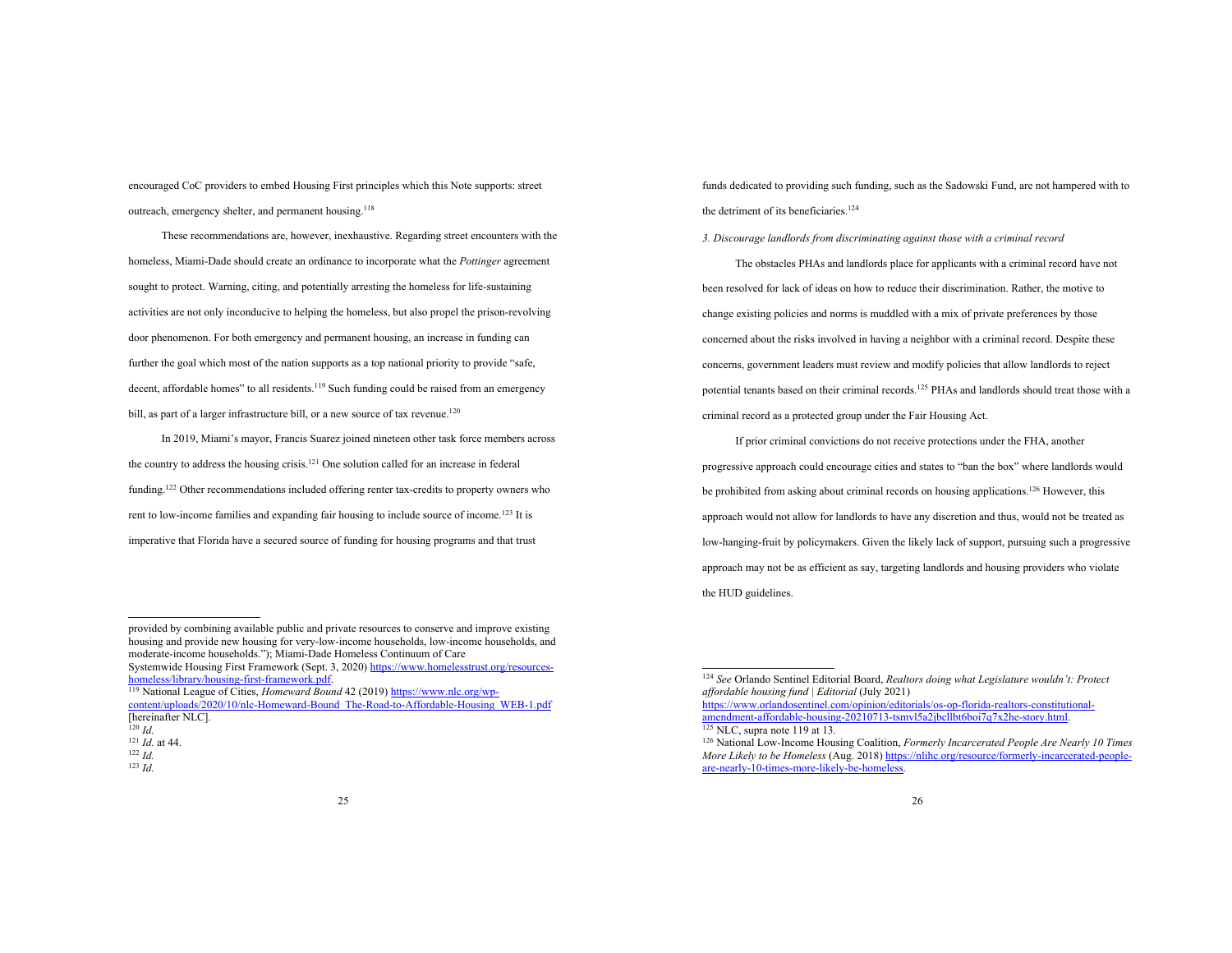Of course, landlords could not deny housing to applicants with a criminal record reported by a background check if there was never a conviction in the first place. Hence, recognizing that landlords may hold a bias against those who committed a crime years or even decades ago, some advocates argue for expungement so that people can "move forward in their life with a clean slate."127 Government leaders should convene to agree upon factors that would warrant expungement such as a non-violent offense committed thirty-years ago.

*4. Provide long-term housing assistance, beginning in prison*

Reentry efforts, including providing housing assistance to current inmates until they have found stable housing, can be enhanced with greater coordination among grant-making agencies and grantees. States, including Florida, need to do a better job of ensuring that inmates – before they leave prison – have a housing plan facilitated by a reentry program. Other services besides housing, but related to, include providing "adequate state-issued identifications, access to Healthcare services, drug treatment placements and employment services."128 Such programs could rely on volunteers who function as mentors assisting former inmates as they reintegrate into society. In 2011, a federal government study on inmate reentry programs found that agencies such as the Department of Justice, Labor, and Health and Human Services could better serve inmates if they coordinated to understand what approaches are most effective.<sup>129</sup> By extending this list beyond these agencies to include the Florida Department of Corrections, HUD, nonprofits focused on reentry services, and local programs (such as Miami-Dade's Thrive305 –

Priority 4), local and state providers of reentry programs could more effectively utilize the federal grants because these agencies would better understand how to remove any overlaps and fill any gaps. Effective coordination fundamentally requires understanding the needs of those who are to benefit from the reentry grants.

Miami-Dade, in implementing programs such as Thrive305 and enforcing Florida law regarding orientation programs, should reach out to non-profits such as the Florida Fair Housing Alliance. Turizo (founder of FFHA) shared that despite the local press coverage of his organization and the recent wins in court, the government has not once reached out to FFHA for collaboration.130 From Turizo's experience, "It's like the good ole boys' network . . . they don't let too many outsiders in."131 This lack of coordination was affirmed by an email response from a representative of Miami-Dade who shared that besides the mayor's office that interacts with various entities, there is not a liaison role; instead, "County departments *may* interact with private entities within their scope of work."<sup>132</sup> A government liaison role tasked with coordinating among non-profit, private, and public entities to enhance local and state programs and statutes, respectively, could significantly further the goals of ensuring "decent, safe, and sanitary housing", regardless of one's income or criminal background.

## PART V. CONCLUSION

Besides insufficient income, one's race can also factor into the height of the obstacle in entering Miami-Dade's rental housing market. If one is low-income, a person of color, *and* has a criminal record, then accessing affordable housing is likely impossible. The HUD guidelines

<sup>127</sup> Equal Justice Under Law, *Ending Cost-Prohibitive Expungements* (last visited Dec. 15, 2021) https://equaljusticeunderlaw.org/expungements-1.

<sup>128</sup> Anthony C. Thompson, *Navigating the Hidden Obstacles to Ex-Offender Reentry*, 45 B.C. L. Rev. 255, 276 (2004).

<sup>129</sup> U.S. Government Accountability Office, *Inmate Reentry Programs* (Dec. 2012) https://www.gao.gov/assets/gao-13-93-highlights.pdf

<sup>130</sup> Turizo, supra note 51.

<sup>131</sup> *Id.*

<sup>&</sup>lt;sup>132</sup> Email exchange with Marta Martinez-Aleman, Senior Advisor to Director Public Housing and Community Development (PHCD) at Miami-Dade County (Nov. 8, 2021).